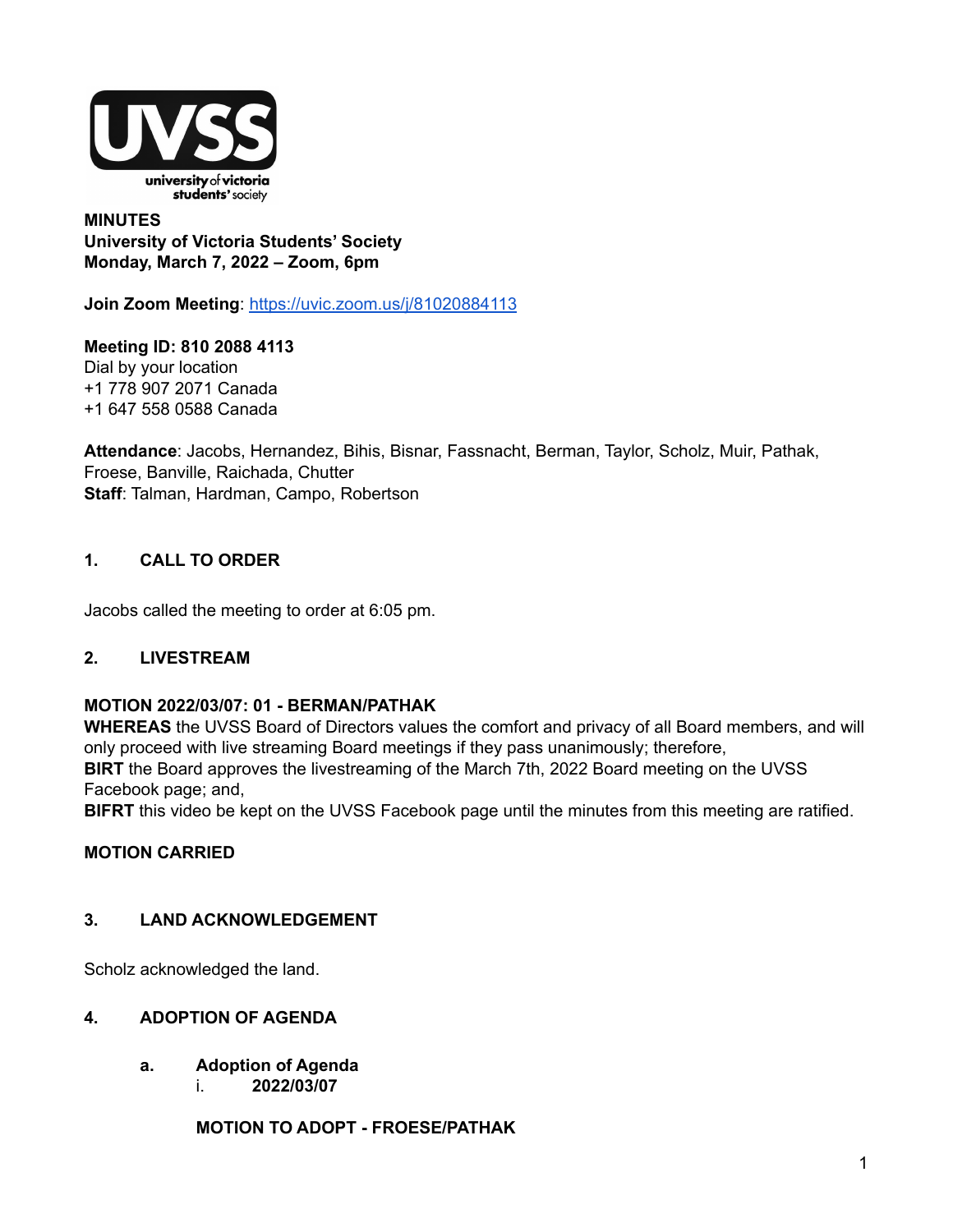### **MOTION TO AMEND - BERMAN/ RAICHADA**

To add Directors' Reports from Hernandez, Fassnacht, Berman, Raichada, Jacobs and to add Hernandez's motion (04) **MOTION CARRIED**

#### **MOTION CARRIED**

- **b. Adoption of Minutes**
	- i. **2022/02/28**

**MOTION TO ADOPT - HERNANDEZ/BISNAR**

**MOTION TO AMEND - FROESE/BERMAN** To add Jacobs to the attendance list for the last board meeting. **MOTION CARRIED**

#### **MOTION CARRIED**

### **5. PRESENTATIONS & ANNOUNCEMENTS**

- **a. PRESENTATIONS**
- **b. ANNOUNCEMENTS**
- **6. REPORTS**
- **a. EXCLUDED MANAGERS**

### **b. PORTFOLIOS**

- 1. Campaigns and Community Relations
- 2. Finance and Operations
- 3. Outreach and University Relations
- 4. Student Affairs
- 5. Events
- 6. International Student Relations

### **COMMITTEES AND COUNCILS**

- 1. Electoral
- 2. Executive Committee
- 3. Food Bank & Free Store
- 4. Peer Support Centre

#### **CONSTITUENCY ORGANIZATIONS & NSU**

- 1. GEM
- 2. NSU
- 3. Pride
- 4. SOCC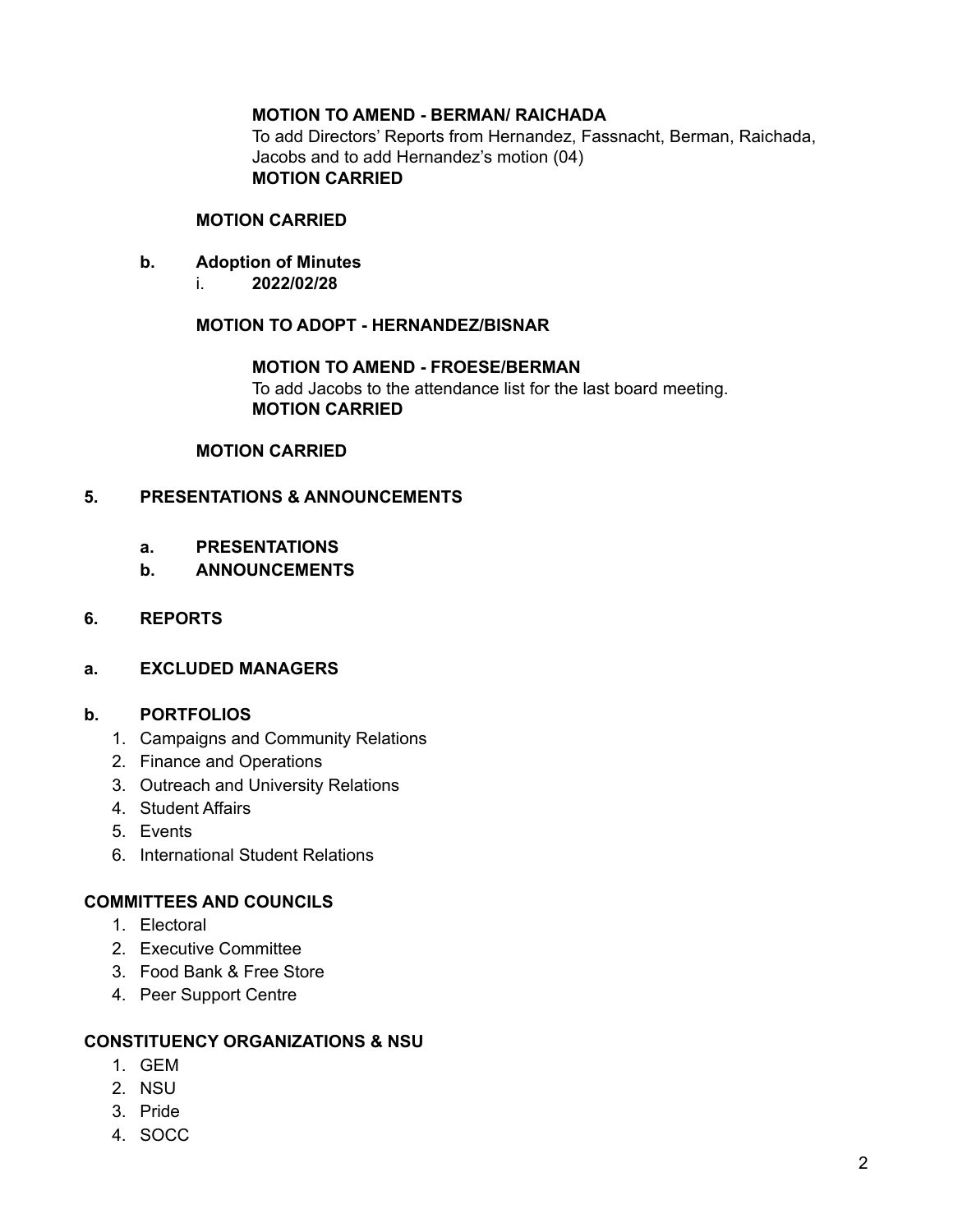5. SSD

### **7. QUESTION PERIOD (15 mins)**

### **8. EMAIL MOTIONS**

### **9. MAIN MOTIONS**

### **MOTION 2022/03/07: 02 - BISNAR/HERNANDEZ**

**WHEREAS** the Director of Campaigns & Community Relations position remains vacant; and, **WHEREAS** at the February 28 Board meeting, Deborah Berman and Joshua Fassnacht nominated themselves to co-lead in this position, and the board decided to postpone the vote until this meeting; therefore,

**BIRT** the board vote to ratify Deborah Berman and Joshua Fassnacht as co-leads in the Director of Campaigns & Community Relations position.

### **MOTION CARRIED**

### **MOTION 2022/03/07: 03 - HERNANDEZ/PATHAK**

**WHEREAS** there are two vacancies on Personnel Committee; therefore, **BIRT** nominations are opened for Personnel Committee for: (1) a non-Lead director, and (2) a director.

- (1) Nominee as non-Lead director: Rowan Froese
- (2) Nominee as Lead director: Deborah Berman

### **MOTION CARRIED**

#### **MOTION 2022/03/07: 04 HERNANDEZ/FROESE**

**BIRT** the following list of clubs are ratified without funding:

- Divest UVic
- UMANG UVic Indian Students' Association
- UVICADC (Automotive Design Club)
- Curbside Farms

### **MOTION CARRIED**

### **MOTION TO MOVE IN CAMERA - PATHAK/BISNAR**

The meeting moved in-camera at 6:35 pm. **MOTION CARRIED**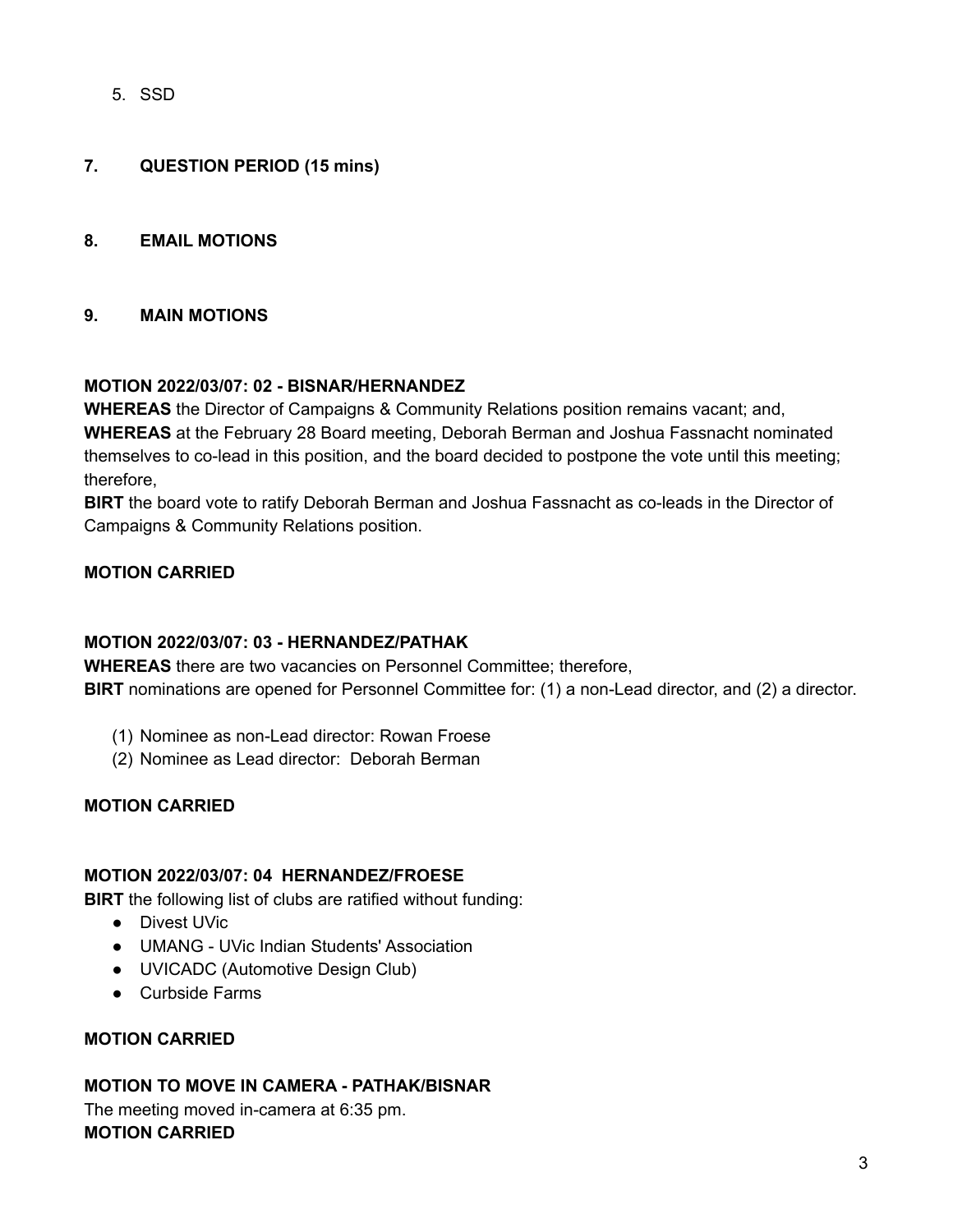### **10. IN-CAMERA**

- **a. Legal**
	- **b. Personnel Committee Report**

**MOTION TO MOVE OUT OF CAMERA - HERNANDEZ/PATHAK** The meeting moved out of camera at 6:40pm. **MOTION CARRIED**

### **11. MEETING TIMES**

**The next meeting scheduled by the Board of Directors is: Monday, March 21, 2022** on Zoom (online).

**12. ADJOURNMENT**

### **13. BOARD DIRECTORS' REPORTS**

#### **Submitted for Feb 28 meeting:**

#### **Mariel Hernández (49.75 hours)**

*Affairs*

- Email, website, cheque reqs, internal meetings, prep for ARC
- Elections Open House Feb 16

*Outreach*

• SAGM host and prep

*Campaigns*

- VRTC meeting Feb 22
- Campaigns Committee Feb 25

#### *Events*

- Agenda prep for Committee
- Book club check-in, check in with Advo group events, social media

#### **Nigel Bisnar (4.75 hrs)**

- Member Outreach Committee (.75hrs)
- UVSS SAGM (2.5hrs)
- FinOps Meetings (1.5hrs)

### **Kit Banville (9.5 hours)**

- Feb 8 reinventing our campuses webinar 2 hr
- Feb 9 webinar 2.5 hr, food bank 2 hr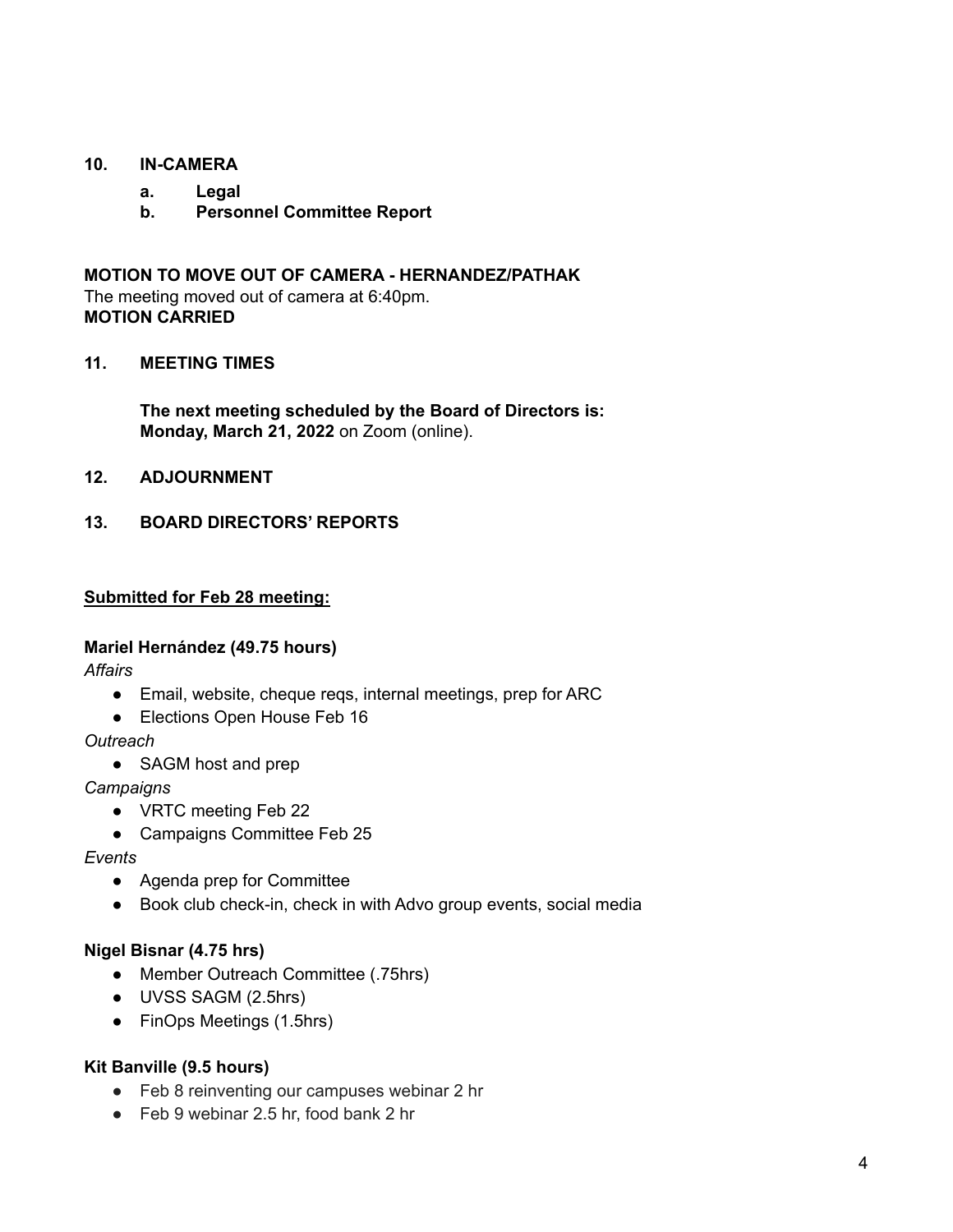- Feb 15 noncarceral responses to sexual violence on campus webinar 1.5 hr
- Feb 17 food bank 1.5 hr

# **Ashley Bihis (6.25 hours)**

- Meeting with SOCC Coordinator (0.25)
- Black History Month event (3)
- $\bullet$  Emails (1)
- $\bullet$  SAGM (2)

# **Delicia Jacobs (20 hours)**

- Onboarding (reading manuals, past minutes, agendas, policies, key points, setting up email, payroll etc.)
- Reaching out to key partners and committees
- Sorting the email inbox

# **Submitted for March 7 meeting:**

## **Mariel Hernández (31.5 Total Hours)**

- Affairs
	- Answer email and phone call inquiries, host office hours. Update website info, update and distribute signing authorities. Process cheque requisitions. Prep and attend internal meetings.
- Outreach
	- Social media questions.
	- Elections tabling, social media, and student questions.
	- Set up leads (manage and help prioritize demands, plan first week in, tech)
- Campaigns
	- Campaigns support: Divest transition, coordinate incoming meetings.
- Events
	- Events committee, book club support.

## **Joshua Fassnacht (27 hours)**

- ISR Portfolio (8 hours)
- $\bullet$  JF + SP (1 hour)
- $\bullet$  DF + NP + JF- (1.5 hour)
- Int'l bursary outreach (1 hour)
- ISR portfolio structure planning (.5 hour)
- $\bullet$  JF + TW (1 hour)
- $\bullet$  JF + CR (1 hour)
- $\bullet$  JF + LD (1 hour)
- $\bullet$  JF + DB (1 hour)
- Peer Support Centre Committee (1 hour)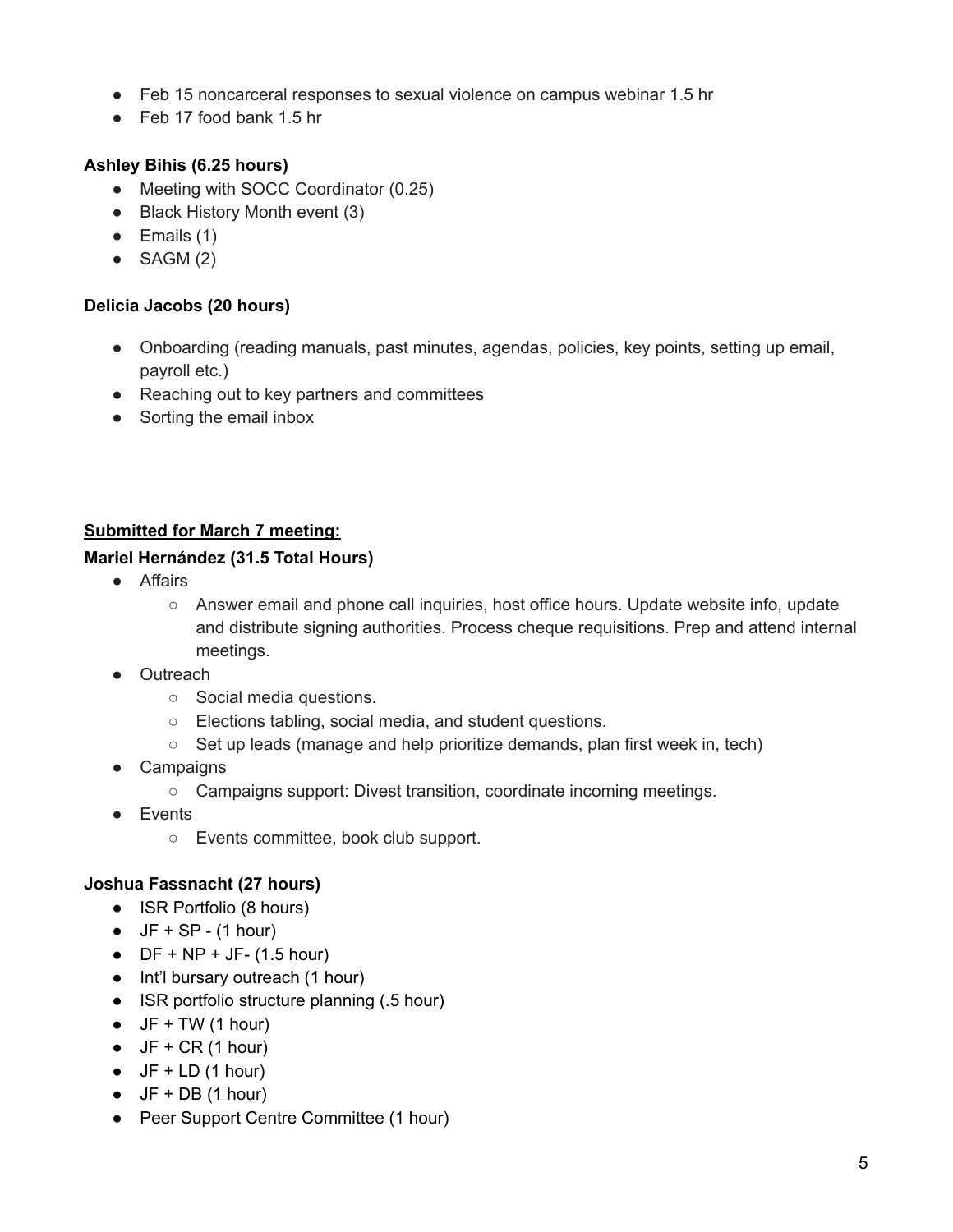- Elections Open House (1 hour)
- Martlet Interview (.5 hours)
- Board Meetings (4 hours)
- SAGM Prep (1 hour)
- SAGM (4.5 hours)
- UVic's Equity Action Plan- Consultation (.5 hours)
- One-on-one student guidance (1.5 hour)
- Elections outreach (1 hour)
- Events Comm. (1 hour)
- Emails & Admin (3 hours)

## **Delicia Jacobs (42.75):**

- housekeeping: emails, phone calls etc. (1- hours)
- meetings: committee(s), SSD meetings, outside stakeholders etc. (12 hours)
- planning, preparing and organization: social media, document editing and reviewing etc. (9.75 hours)
- disability justice survey, meetings, research and consults (6 hours)
- providing feedback/consulting/evaluating: reviewing documents etc. and providing feedback to re-evaluate (5 hours)

## **Dhruvi Raichada (18 hrs)**

- Events committee meeting
- Training + introduction to role
- Check emails (events email)
- Book club check-in
- Dog days social media
- Uvic/ UVSS Job fair

## **Siddharth Pathak (12 hrs)**

- Board Training (8hrs)
- 1:1 with Excluded Mgmt (2hrs)
- Email Review (2 hrs)

## **Deborah Berman (5.0 hours)**

- Member Outreach Committee Meeting (1.0 hours)
- SAGM (2.0 hours)
- SAGM Prep (0.5 hours)
- Election Tabling (1.5 hours)

### **Kit Banville (12.5 hours)**

- Feb 26 Occupational First Aid course 8 hour
- March 2 : webinar, transformative justice 1.5 hour, food bank 2 hour
- correspondance 1 hr